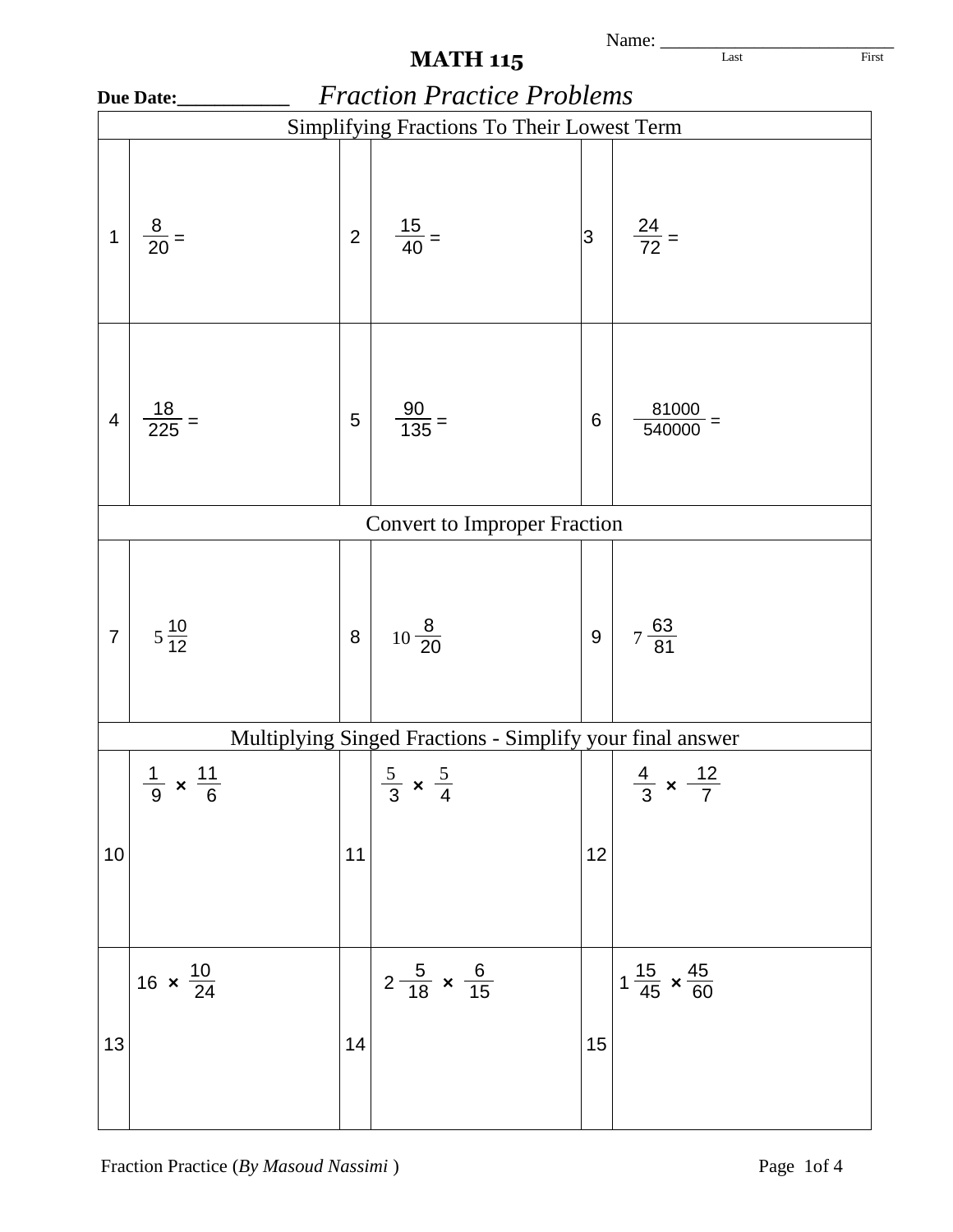| Dividing Singed Fractions - Simplify your final answer |                                                     |    |                                                             |    |                                                        |  |  |
|--------------------------------------------------------|-----------------------------------------------------|----|-------------------------------------------------------------|----|--------------------------------------------------------|--|--|
| 16                                                     | $\frac{1}{9} \div \frac{11}{6}$                     | 17 | $rac{5}{3} \div \frac{5}{7}$                                | 18 | $\frac{4}{3} \div \frac{2}{4}$                         |  |  |
| 19                                                     | $2\frac{7}{8} \div 69$                              | 20 | $3\frac{1}{3} \div \frac{6}{27}$                            | 21 | $1\frac{26}{28} \div 4\frac{18}{54} =$                 |  |  |
|                                                        |                                                     |    | Adding / Subtracting Fractions - Simplify your final answer |    |                                                        |  |  |
| 22                                                     | $\frac{1}{4}$ + $\frac{3}{4}$ =                     | 23 | $\frac{40}{24} - \frac{4}{3}$                               | 24 | $1\frac{15}{45} + \frac{45}{60}$                       |  |  |
| 25                                                     | $2\frac{5}{8}$ – 1 $\frac{12}{36}$ + $\frac{7}{24}$ | 26 | $1\frac{15}{60}$ + 2 $\frac{12}{15}$ – $\frac{3}{12}$       | 27 | $\frac{5}{21}$ - 1 $\frac{26}{28}$ + 4 $\frac{18}{54}$ |  |  |
|                                                        |                                                     |    |                                                             |    |                                                        |  |  |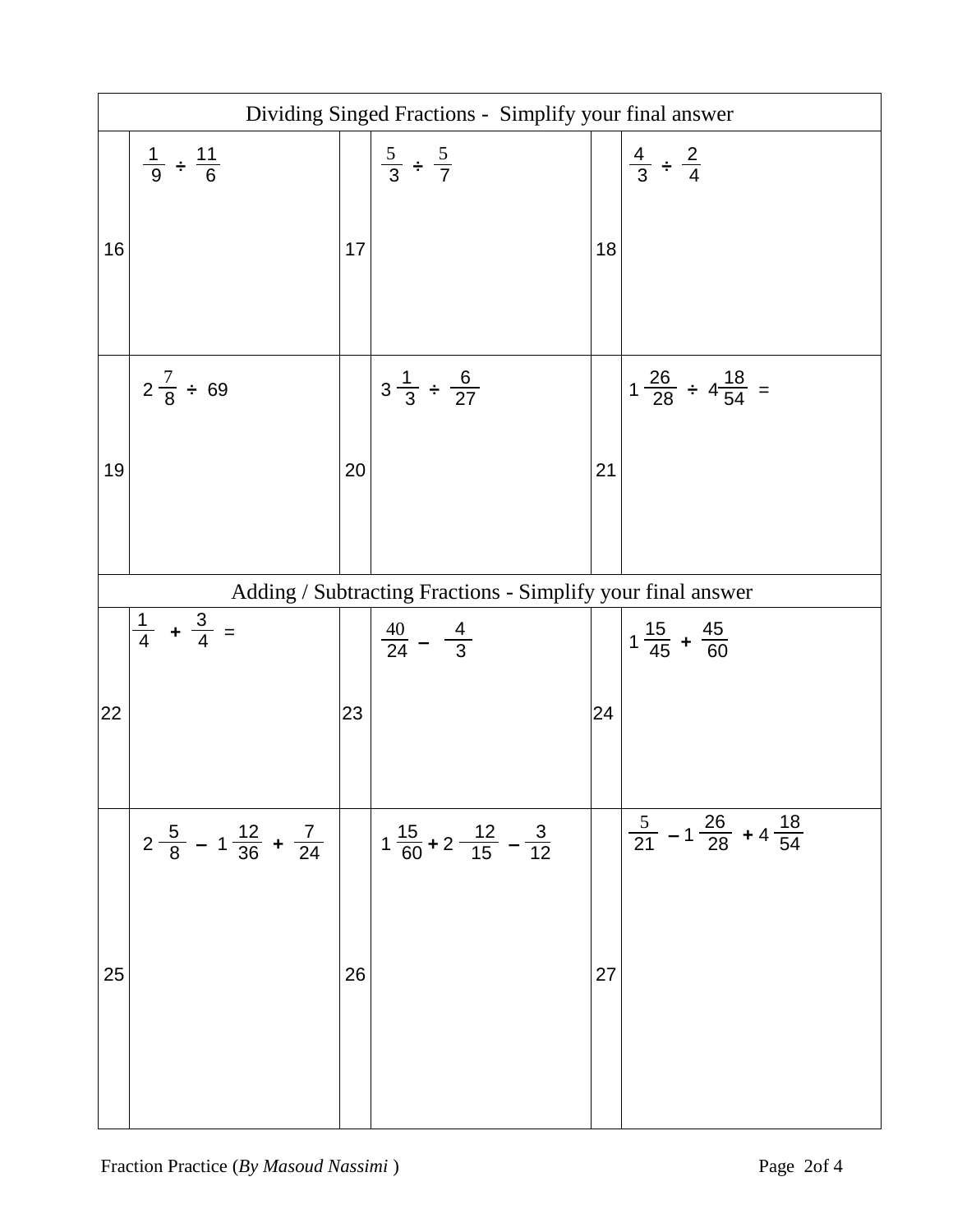